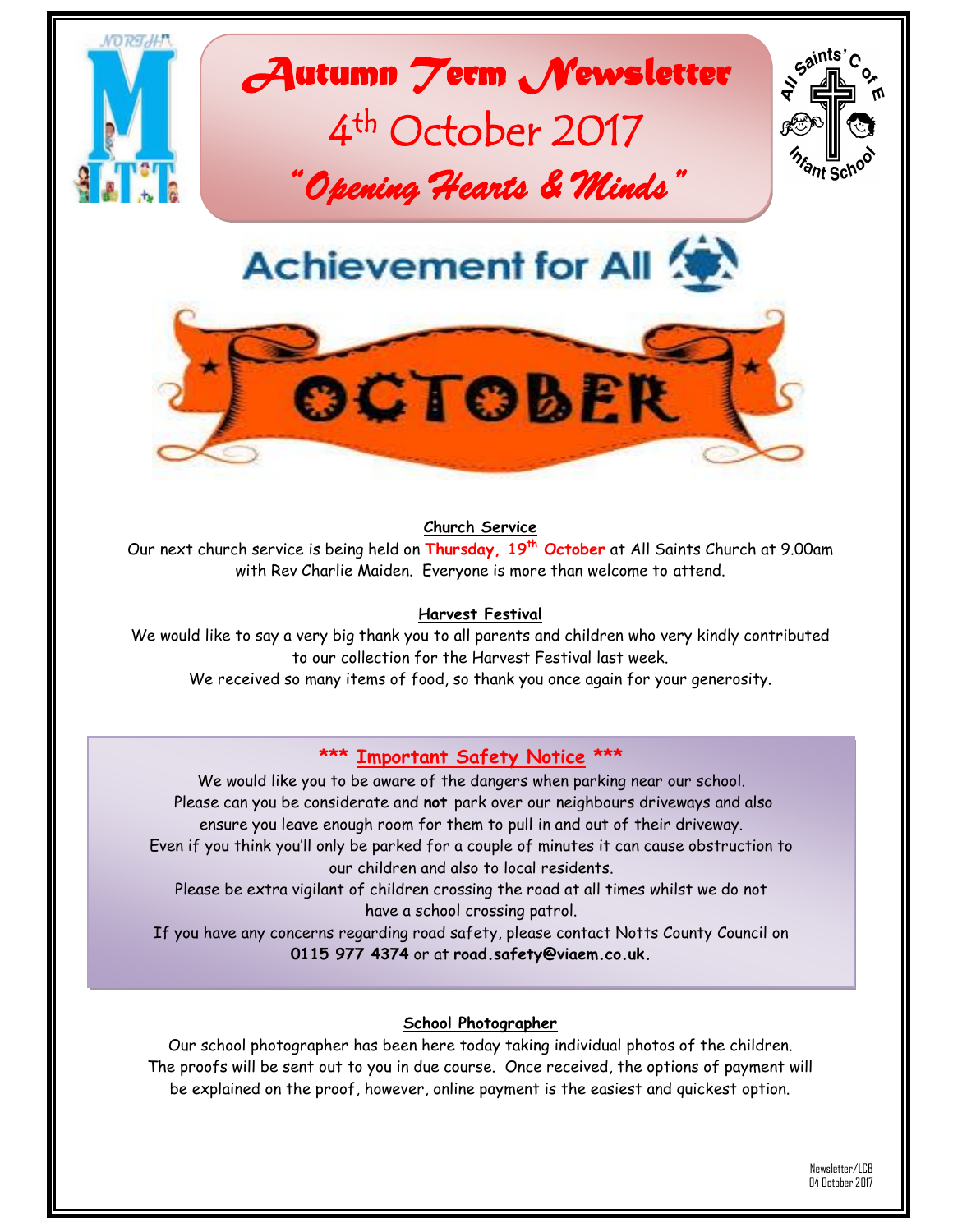## **Staff News**

We are delighted to inform you that Mrs Bainbridge gave birth to a beautiful **baby boy** yesterday, **Tuesday, 3rd October** weighing in at 7lb 2oz. Many congratulations to Mr & Mrs Bainbridge on their very happy news.



## **PTA Meeting**

There is a PTA meeting being held on **Tuesday, 10th October** at **2.30pm** in school. All parents are invited to attend to discuss various issues including finance, school discos and the forthcoming Christmas Fair.

If you haven't been before, you are more than welcome to come along and find out what our PTA is all about. Any queries, please speak to Mrs Benham in the office. **We welcome new members and look forward to seeing you all next Tuesday at 2.30pm.**

## **The Zone – Years 1 & 2 ONLY**

The Zone is on tomorrow, **Thursday, 5 th October** from **3.10pm** to **4.15pm.** Please ensure you have paid for your child's place prior to their attendance.

## **Mathletics After School Club – Years 1 & 2 ONLY**

As you're aware, Mathletics Club has been **cancelled** on **Wednesday, 4th** and **Wednesday, 11th October**. We apologise for any inconvenience this may cause you. It will be back on **Wednesday, 18th October**.



## **Recorder Club – Year 2 ONLY**

Recorder Club for Year 2's is being held on **Friday, 6 th October** at **3.10 – 4.00pm.** We have some places still available if your child wishes to take lessons.

## **Flu Vaccination for ALL Children**

Just to remind you that Nottinghamshire Healthcare NHS are coming into school on **Tuesday, 17 th October** to offer the flu vaccine to your child.

The flu vaccine is simply a spray up the child's nose, it is painless and very quick.

**If the consent form is not returned in time for the vaccinations your child may not be able to have the spray vaccine.**

**\*\* Final date to return the consent form is Friday, 6th October.\*\***